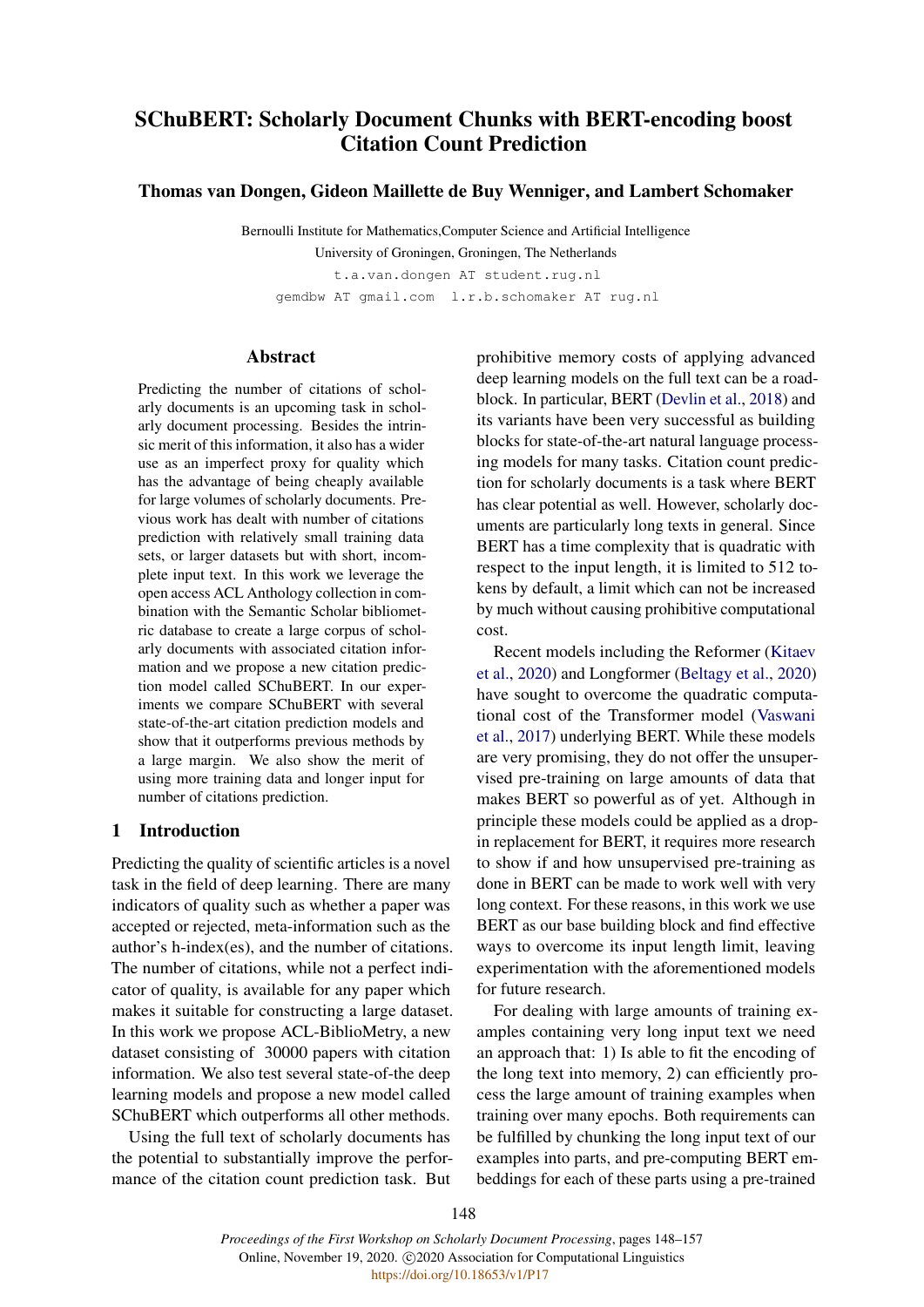BERT model. The core of the final model is a sequence-model, in particular a [gated recurrent unit](#page-0-0) [\(GRU\)](#page-0-0) [\(Cho et al.,](#page-8-3) [2014\)](#page-8-3), which directly uses the pre-computed chunk embeddings as inputs. This approach simultaneously overcomes the memory problems associated with dealing with very long input texts, as well as achieves high computational efficiency by performing the expensive step of computing BERT embeddings for chunks only once.

While the task of citation count prediction using the contents of a scholarly document is not new, and goes back at least to the work of [Fu and Al](#page-8-4)[iferis](#page-8-4) [\(2008\)](#page-8-4), work up until now has been limited in: a) the size of the training data, b) the size of the input text. Table [1](#page-6-0) gives an overview of data used in earlier work, note that most are restricted by using only the title + abstract as well as a small number of examples, while [\(Maillette de Buy Wen](#page-8-5)[niger et al.,](#page-8-5) [2020\)](#page-8-5) substantially increase the number of examples but still use only a limited part of body text available from S2ORC [\(Lo et al.,](#page-9-1) [2019\)](#page-9-1). In this work, we show that both these factors have a large influence on the accuracy of models predicting citation counts. Essentially, state-of-the-art methods cannot be adequately evaluated with too small training data. Therefore, apart from providing stateof-the art results for citation-count-prediction on a data set currently unmatched in terms of number of examples with full length input text, we also provide the code for other researchers to rebuild our dataset and the methodology of citation count prediction using the semantic scholar database to label new collections of scholarly documents.

The rest of the paper is organized as follows: in section 2 we discuss related work, in section 3 we describe the models used for citation count prediction, in section 4 we discuss the dataset construction, in section 5 we present our experiments, in section 6 we show our results and in section 7 we end with conclusions.

#### 2 Related Work

Recently, multiple datasets have been released which are useful for the scientific quality prediction problem. The S2ORC dataset [\(Lo et al.,](#page-9-1) [2019\)](#page-9-1) has abstract information for 81.1M papers and full-text for 8.1M papers, both with citations.

Other large datasets exist such as unarXive and PubMed Central Open Access Subset, but these datasets span various domains. Given the difficulty of the citation prediction task, we made a new dataset for just the computational linguistics and natural language processing domain, to be used as a benchmark for citation prediction models.

The PeerRead dataset [\(Kang et al.,](#page-8-6) [2018\)](#page-8-6) is another useful dataset that has accept/reject decisions for 14.7K full-text papers. This is a useful dataset on which more research has been performed [\(Shen](#page-9-2) [et al.,](#page-9-2) [2019\)](#page-9-2), but the amount of papers in it is fairly limited. For this reason, we propose our new dataset which contains full-text and citations for a large number of papers.

A number of methods have been proposed for the citation prediction problem. [\(Brody et al.,](#page-8-7) [2006\)](#page-8-7) try to predict future citations of a paper by using web usage statistics, e.g. the number of times the paper was downloaded. [\(Abrishami and Aliakbary,](#page-8-8) [2019\)](#page-8-8) use deep learning techniques to predict longterm citations using short-term citations. [\(Bai et al.,](#page-8-9) [2019\)](#page-8-9) use a measure called Paper Potential Index (PPI) which is based on a combination of features such as the impact of the authors and early citations. The problem with these methods is that information such as short-term citations and web usage statistics are only available after the paper is published. Furthermore, these methods disregard any of the actual papers' content. Because of this reason, our work focuses on predicting the citations using only the textual content. Limited research is available on this topic. One of the first papers which focused on predicting citation count by only using information available at publication is by [\(Fu and](#page-8-4) [Aliferis,](#page-8-4) [2008\)](#page-8-4). They use the paper title, abstract and keywords as well as bibliometric information as input data for an SVM. They then predict a binary label (positive or negative) based on whether the paper received at least a set number of citations within 10 years. This work was expanded upon by [\(Ibáñez et al.,](#page-8-10) [2009\)](#page-8-10). They predict a discrete value (few, some or many citations) using multiple classification models, outperforming the baseline set by [\(Fu and Aliferis,](#page-8-4) [2008\)](#page-8-4) using both naive Bayes as well as logistic regression. Both papers use a fairly small dataset (3788 papers for [\(Fu and](#page-8-4) [Aliferis,](#page-8-4) [2008\)](#page-8-4) and 2246 papers for [\(Ibáñez et al.,](#page-8-10) [2009\)](#page-8-10)).

#### 3 Models

In this section we briefly describe our two baseline models: BiLSTM and [hierarchical attention net](#page-0-0)[works \(HANs\).](#page-0-0) This is followed by a description of the BERT-based SChuBERT model, to the best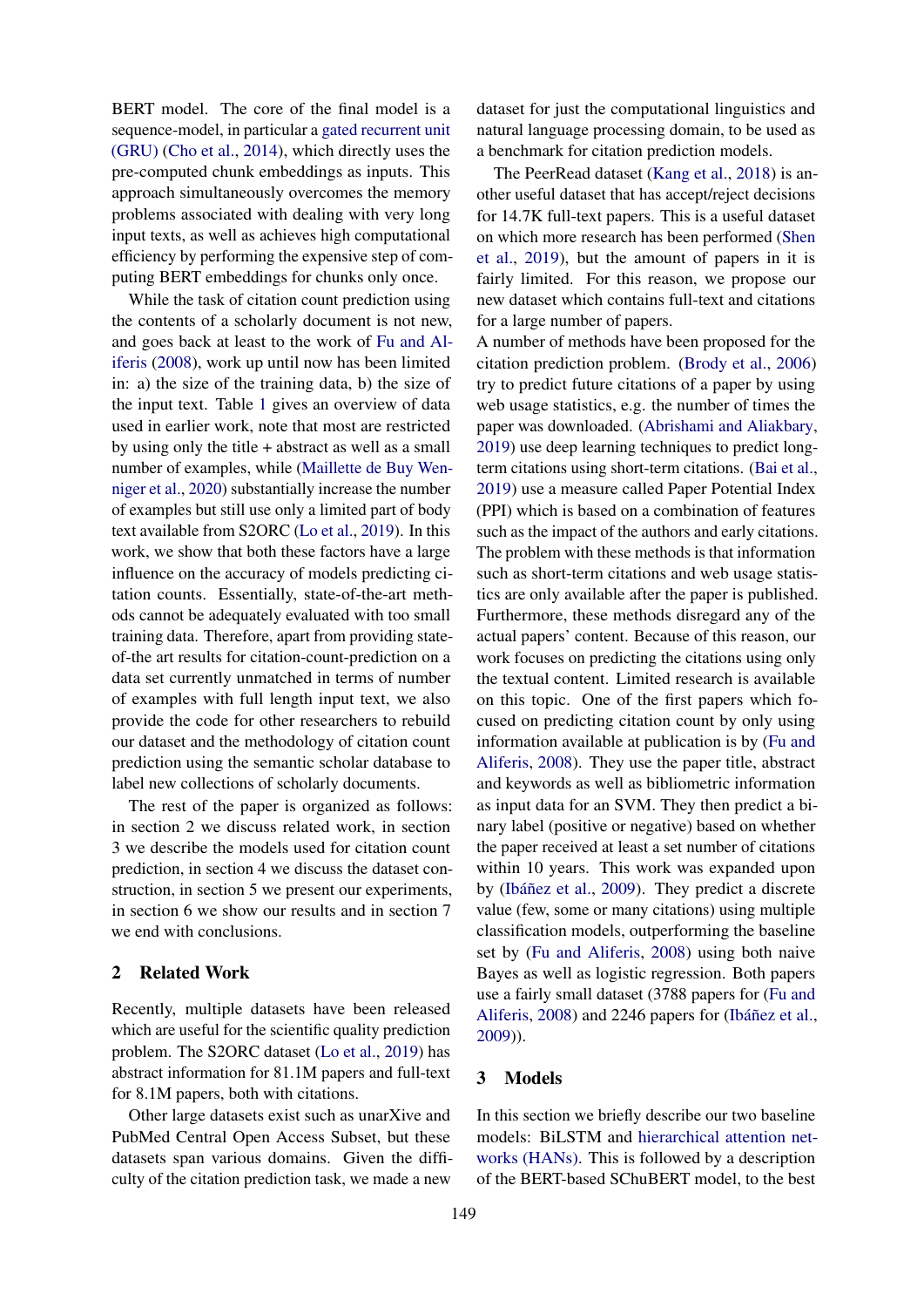of our knowledge first applied to the task of citation count prediction in this work.

#### 3.1 BiLSTM Based Prediction

Our BiLSTM baseline model, is a reimplementation of the BiLSTM model introduced in [\(Shen et al.,](#page-9-3) [2017\)](#page-9-3) . This model was initially used for the task of Wikipedia text quality prediction and applied also in [\(Shen et al.,](#page-9-2) [2019\)](#page-9-2) for the task of accept/reject prediction on the PeerRead dataset, and finally in [\(Maillette de Buy Wenniger](#page-8-5) [et al.,](#page-8-5) [2020\)](#page-8-5) for the task of citation count prediction. The name "BiLSTM" is somewhat deceptive as the model contains several other layers in addition to a plain BiLSTM to improve performance:

- 1. The sentence embeddings in the input are fed to an average pooling layer, to combine them to a single representation per input sentence.
- 2. Following the BiLSTM is a max-pooling layer followed by a rectified linear hidden layer. These additional layers are added to further improve performance.

The simplicity of the sentence encoding employed by this model yields relatively high computational efficiency, lower memory usage and scalability to longer input text. This makes the model competitive in settings where the amount of training material is limited, such as PeerRead accept/reject prediction [\(Shen et al.,](#page-9-2) [2019;](#page-9-2) [Mail](#page-8-5)[lette de Buy Wenniger et al.,](#page-8-5) [2020\)](#page-8-5). However, as we will show later in this work, there is a clear advantage to using the more advanced SChuBERT model given enough training data is available.

#### 3.2 Hierarchical Attention Networks

The [HAN](#page-0-0) model [\(Yang et al.,](#page-9-4) [2016\)](#page-9-4), see Figure [1,](#page-3-0) used in this work is a PyTorch re-implementation of the original model. $<sup>1</sup>$  $<sup>1</sup>$  $<sup>1</sup>$  It is in some ways similar</sup> to the BiLSTM model discussed earlier, but creates more advanced sentence-level representations by applying a BiLSTM with attention for encoding these as well as employing a BiLSTM with attention for for converting the sentence-level representations to document-level representations.

We next discuss the more advanced BERT-based model.

#### 3.3 SChuBERT

Our SChuBERT model, shown in fig [2,](#page-3-1) consists of two parts: a pre-trained BERT (Bidirectional Encoder Representations from Transformers) model [\(Devlin et al.,](#page-8-0) [2018\)](#page-8-0) to extract features and a deep learning model to learn from the features and predict. The main difference between this model and the other models is the use of contextualized word embeddings instead of context-independent word embeddings such as the Glove embeddings used in the HAN model. These offer a much richer context by not just encoding a word using a static embedding but encoding it based on the context it appears in.

One limitation of transformer-based models such as BERT is that they have a time complexity of  $\mathcal{O}(N^2)$  with respect to the input length. For this reason, most of these models are pre-trained on sequences of a maximum length of 512. Since we are dealing with very long sequences, we have to work around this limit. The simplest approach is to truncate the documents to a length of 512 as proposed in [\(Xie et al.,](#page-9-5) [2019\)](#page-9-5). However, since our documents are so long, this would remove a lot of information. For this reason, we adopt the technique proposed in [\(Joshi et al.,](#page-8-11) [2019\)](#page-8-11). We split each input into chunks of 512 with an overlap of 50 tokens each to preserve a relation between the chunks.

For pre-trained BERT models for feature extraction, there are two considerations to make. Firstly, since BERT generates an embedding of length 768 for each token in our chunks of (max) 512 tokens, we need to pool over these embeddings to get embeddings of equal length. Note that the CLS (classification) token, which is normally used for classification tasks, is not a good representation without fine-tuning since it only holds useful information for the pre-training tasks when no fine-tuning is performed on the target domain. For this reason, we use mean pooling over our embeddings. Secondly, the different layers in BERT hold different information. The earlier layers are closer to the original word embeddings, which in the case of BERT are WordPiece embeddings [\(Wu et al.,](#page-9-6) [2016\)](#page-9-6), while the later layers are closer to the pre-training targets. Intuitively, it would make sense that the last layers are too close to the pre-training targets and are thus biased. However, our findings correspond with [\(Pe-](#page-9-7)

<span id="page-2-0"></span><sup>&</sup>lt;sup>1</sup>[Adapted from https://github.com/cedias/Hierarchical-](#page-9-7)[Sentiment](#page-9-7)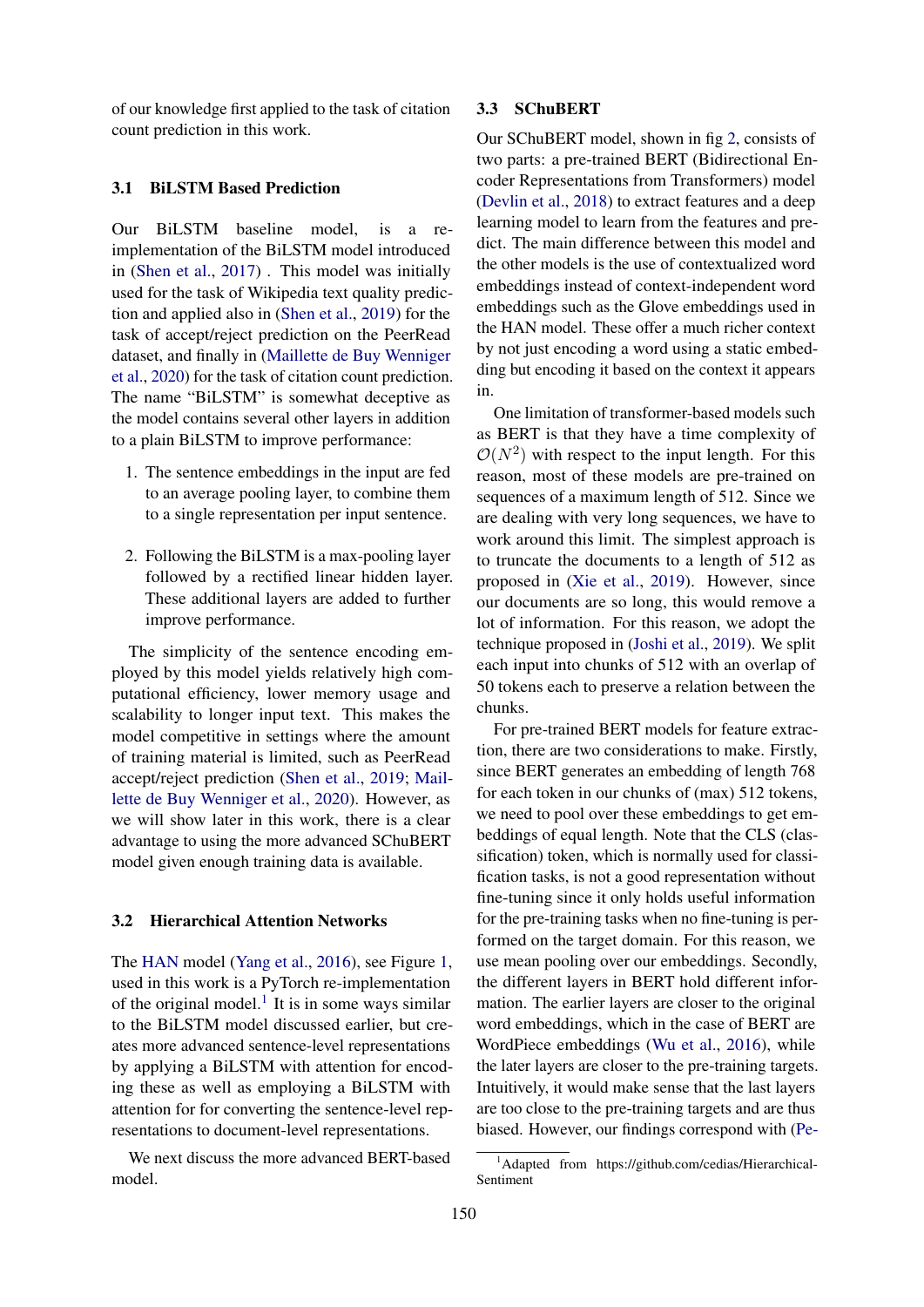<span id="page-3-0"></span>

 Figure 1: The HAN baseline model used in this work. Adapted from [\(Maillette de Buy Wenniger et al.,](#page-8-5) [2020\)](#page-8-5) with permission of the authors.

<span id="page-3-1"></span>

Figure 2: The SChuBERT model proposed in this work.

[ters et al.,](#page-9-7) [2019\)](#page-9-7) in which the last layer (layer 12) is found to be the most useful for feature extraction which is why we use this layer.

After extracting the embeddings, they are passed through a fairly simple model to do predictions. We use a GRU, followed by a single dropout layer and a linear layer. We use a simple model since the embeddings already hold a lot of information and are prone to over-fitting when a more complex model is used.

## 4 Dataset construction

Citation count prediction relies on sufficiently large labeled data, of good quality and preferably with full document text. To obtain such data, we need:

- 1. A large set of good quality scholarly documents, preferably in the same domain, or a way to collect such a set from the internet.
- 2. A scalable way to obtain citation counts for papers , and a way to restrict the citation counting to a fixed number of years after a paper's publication, in order to get comparable counts for papers that are published in different years.

To accomplish these, we first discuss a method to collect papers from the ACL Anthology database, yielding a relatively large set of full text documents, of notably good quality and relatively controlled

length in comparison to other alternatives such as the arXiv repository which we also considered. The resulting dataset is called ACL-BiblioMetry.[2](#page-3-2) We next discuss a method to collect the required citation counts.

#### 4.1 Scraping ACL

For retrieving the data from the ACL Anthology database, we use the method described in Algorithm [1.](#page-4-0) First, all relevant links are extracted from the ACL Anthology main page. This includes links to all listed venues from all years. The venue as well as the year is saved for each entry as they are used as names for the saved PDF and bib files. Then, for each link, the page source is retrieved. In the page source, all relevant links to PDFs are found. PDF links that correspond to posters, presentations, supplementary materials and notes are ignored. After this, the bib link corresponding to the PDF link is extracted and both are saved using the venue name and year.

#### 4.2 Citations Retrieval

To retrieve the set of papers that cites a given paper, we use the Semantic Scholar database.[3](#page-3-3) The

<span id="page-3-2"></span> ${}^{2}$ Link to scraper code and citation information data: https://github.com/Pringled/ACL-BiblioMetry

<span id="page-3-3"></span>The Scholar Database source files are available from https://api.semanticscholar.org/corpus/download/ .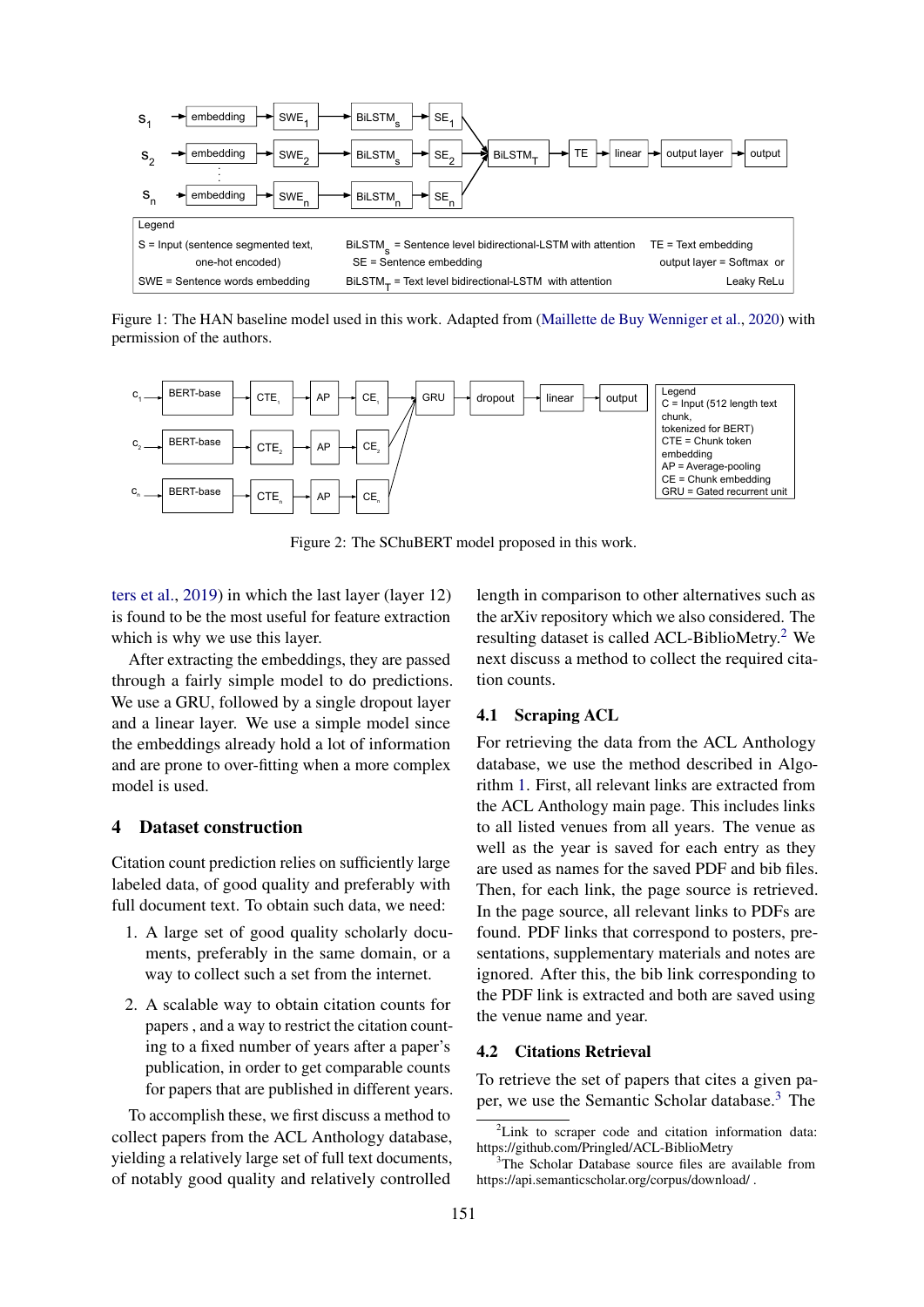<span id="page-4-1"></span>{"entities":[],"journalVolume":"","journalPages":"97-115","pmid":"","fieldsOfStudy":["Computer Science"], "year":2019,"outCitations": ["c91f19447f7a72afe58ecf7281033df276b20497", "bd59f9543127f56074aa2e6adb259099eb333912", "acbd8a36a59b7e27ddf24b64133b6b9cf4c6990c", "d8c1b48ae4d6e4676d060c06087bb6b1ac81a005", . . . ,"2671a510c47b7fbe117fa07051829914cd1b4c98"], "s2Url":"https://semanticscholar.org/ paper/3958cfb18ce6f32e90bd6ef5473be7ddd5a4e464", "s2PdfUrl":"", "id":"3958cfb18ce6f32e90bd6ef5473be7ddd5a4e464", "authors":[{"name":"Tim van de Kamp","ids":["7401984"]},{"name":"David Stritzl","ids":["146553639"]},{"name":"Willem Jonker","ids":["6235263"]},{"name":"Andreas Peter","ids":["144253636"]}],"journalName":"", "paperAbstract":"We propose several functional encryption schemes for set intersection and variants on two or multiple sets.

. . . "inCitations":["f1a2ab3038bedbdfabd35f8d41103b99f51d0ec7"], "title":"Two-Client and Multi-client Functional Encryption for Set Intersection","doi":"10.1007/978-3-030-21548-4\_6","sources":["DBLP"],"doiUrl":"https://doi.org/10.1007/978-3- 030-21548-4\_6","venue":"ACISP"}

Figure 3: Example of a JSON paper entry in the Semantic Scholar database source files. The paper id, outCitations, and inCitations are shown in bold, for clarity.

```
scrapeACL
Data: None.
Result: A folder of PDF and corresponding bib
        files.
relevant links \leftarrow extractLinks(page)for link \in relevant links do
    title \leftarrow getVenueAndYear(link);
    page\_source \leftarrow getPageContent(link);for line ∈ page_source do
       if in_line("pdf") and not
         (in_line("poster")
        or in_line("presentation") or
        in_line("supplementary") or
         in_line("notes")) then
            pdf_link ← extractPdfLink(line)
            bib link \leftarrow extractBibLink(line)downloadPdf(pdf_link)
            downloadBib(bib_link)
```
<span id="page-4-0"></span>return None

Algorithm 1: Algorithm for scraping the ACL anthology database.

database in its provided form consists of a collection of JSON objects, one per line. Figure [3](#page-4-1) shows an example of an entry from the database source-files. Each entry has an *id*, a list of paper *outCitations*: IDs of the papers that the entry paper cites, as well as a list of paper *inCitations*: IDs of papers that are citing the entry paper. For our purposes in this work we are mainly interested in the *inCitations* information. Naively, the raw semantic scholar database entries already provide us with the information of how often a paper is cited. However, in practice this is not very useful, since papers are published in different years. Consequently, more recent papers will have had much less time to "collect" citations. To correct for this, and get comparable citation counts, we need

findCitationsForArticleFromDatabase Data:  $\langle \text{authors\_table}, \text{article\_table} \rangle$ ,  $\langle \text{title:}$ String, authors: list $\rangle$ . **Result:** A dictionary of  $\langle$ year, citation\_ids\_list $\rangle$  entries. for *author* ∈ *authors* do article ids  $\leftarrow$ selectIDsWithAuthor(authors\_table, author); for *article*  $id \in$  *article ids* do article  $\leftarrow$ selectArticleWithID(articles\_table, article\_id); if *article.title = title* then return computeYearGroupedCitations(article)

#### return None

<span id="page-4-2"></span>Algorithm 2: Algorithm for matching an article title and authors list to the database, returning the citations information for the first found article that matches the title and one of the authors.

to count only citations within a fixed window of time from each paper's data of publication. The latter task is slightly more involved to solve, noting that every source file is 1.6 Gigabytes, with 185 source files for a total of 283 Gigabytes of text data at the time of writing.

#### 4.3 SQL database for efficient retrieval

By creating an SQL database that contains all the information in a structured way with proper indices, the task becomes manageable. Specifically we create a database consisting of two tables:

1. Authors table. Fields: [article\_id (text, PRI-MARY KEY), author\_name (text).] An index is added to author name, to facilitate fast lookup of papers that have a certain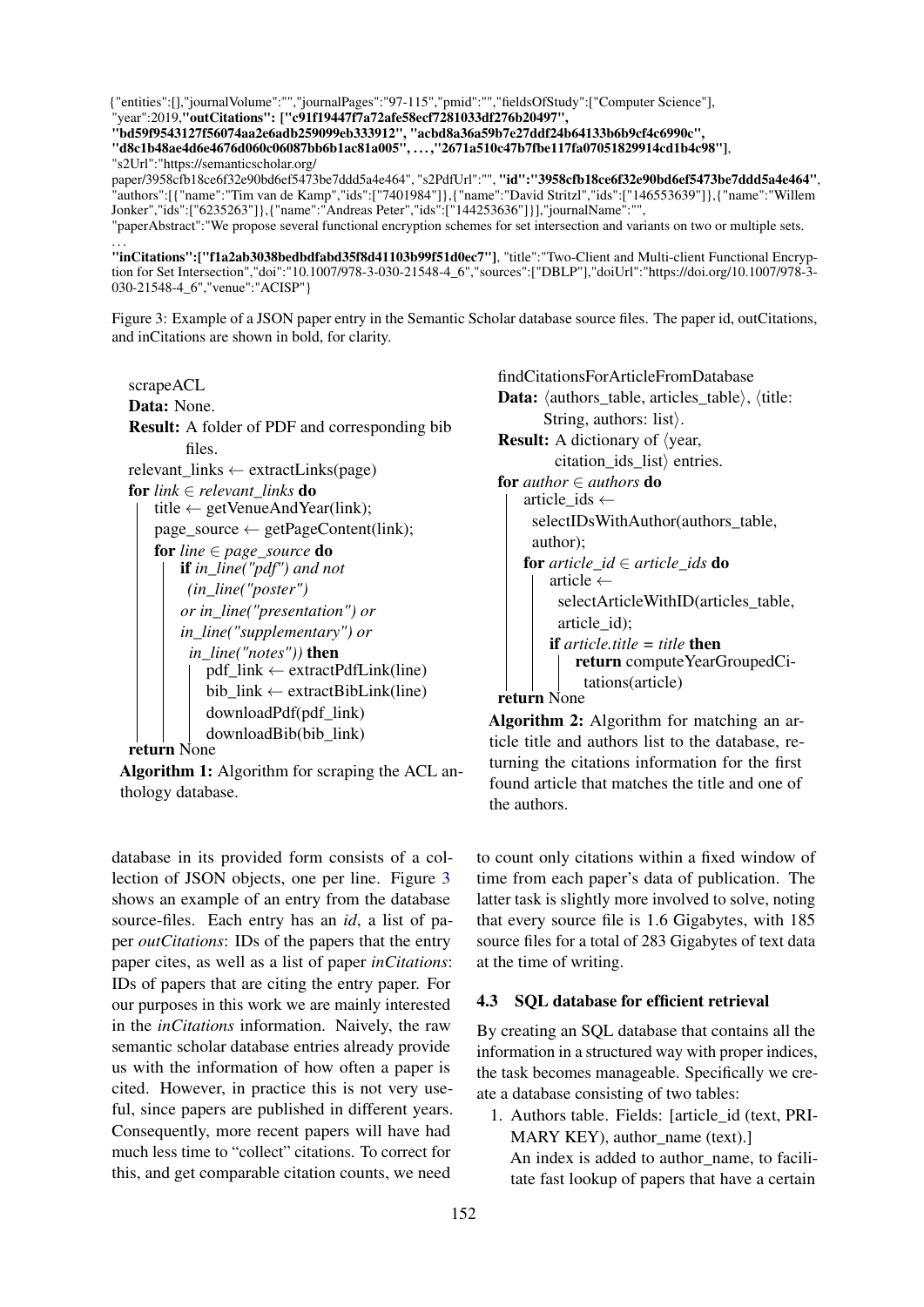computeYearGroupedCitations **Data:** (authors table, articles table), article. **Result:** A dictionary of  $\langle$ year,  $citation\_ids\_list$  entries. result  $dict \leftarrow dict(\lceil$ ); **for** *citing article*  $id \in$  *article.in citations* do citing\_article  $\leftarrow$ selectArticleWithID(articles\_table, citing article id); if *not(citing\_article.year* ∈ *result\_dict)* then  $\vert$  result\_dict[year]  $\leftarrow$  list([]); result\_dict[year]. append(citing\_article.article\_id); return result dict

<span id="page-5-1"></span>Algorithm 3: Algorithm for generating a dictionary of ids of citing articles, collected in sub-lists indexed by year.

author.

2. Articles table. Fields: [article\_id (text. PRIMARY KEY), title (text), pages (text), year (text), volume (text), journal (text), inbound\_citations (text), outbound\_citations (text), doi (text)].

The fields in the articles table are kept quite minimal, omitting some unnecessary information from the original semantic scholar source files. An index is added to article id for fast lookup of a paper with a given article\_id.

## 4.3.1 Database creation

After creating the database the two tables are filled by simply looping over the semantic scholar source files and adding a corresponding entry to the articles table for each article entry in the source files. The authors table in addition is filled with an entry for each author of the article entry. The aim of this is that an article can be retrieved based on each of the author's names separately, increasing recall. To further increase recall all the author names are lowercased (in the created database and during retrieval).

## 4.3.2 Number of citations retrieval

Given an article, the citations of the article are retrieved from the database based on the authors list and title of the paper. This is done in two stages, shown also in Algorithm [2:](#page-4-2)

- 1. Paper retrieval: One by one, for each of the authors, all paper ids are retrieved. From these, matching article entries are found from the articles table. The first paper by any of the authors that matches the query title is returned as a positive match.<sup>[4](#page-5-0)</sup> Just as the case for author names, titles are also lowercased to further increase recall.
- 2. Once the correct article entry is retrieved, the list of paper IDs of inbound citations, can be obtained from this entry. For each of these IDs an article entry is obtained and from that entry the publication year of that article. Finally, the IDs of the citing papers are grouped in a dictionary indexed by year (see Algorithm [3\)](#page-5-1).

## 4.3.3 Citation scores and year-range uniformity

In our work we follow [Maillette de Buy Wenniger](#page-8-5) [et al.](#page-8-5) [\(2020\)](#page-8-5) in using citation scores defined as

$$
citation\_score = log(number_of_citations + 1)
$$
  
(1)

When computing these (or other) scores, it is critical to use uniform year-ranges, that is a uniform MAX YEARS: the maximum years after the publication of an article for collecting citations. A secondary question is: what are good values for MAX\_YEARS? We believe in principle higher values will reduce the effects of randomness in the scores, and therefore it seems reasonable to allow at least a few years (e.g. setting MAX YEARS  $> 3$ ). Taking this into account, we believe that whereas enforcing MAX YEARS uniformly is important, the value chosen for it is less important: all large enough values will give citation score distributions such that the citation\_score can be used (to some extent) to reflect the relative quality or impact of articles. Therefore, we leave finding an optimal value for future work. Even so, the advantage of the way we collect the citation information is that it is straightforward to experiment with different settings. One practical reason however for not choosing the parameter too large is that it disallows more recent publications to be included. For example, at the time of writing (August 2020) setting MAX YEARS to 3 means that articles

<span id="page-5-0"></span><sup>&</sup>lt;sup>4</sup>We require only one author name to match, because this significantly increases recall, while the chance of false positives given the full title and one fully matching author name is negligible.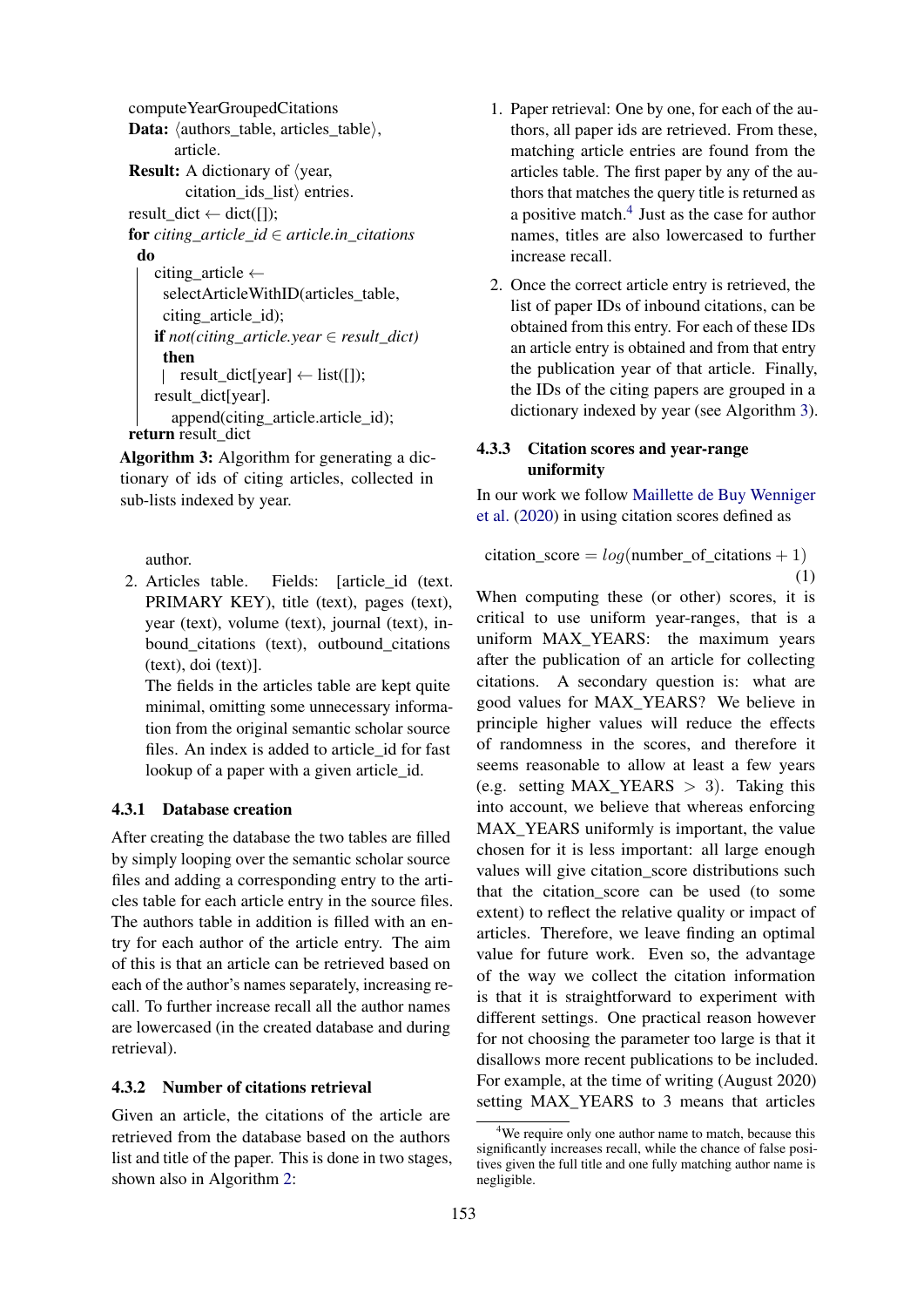<span id="page-6-0"></span>

| paper source                             | $#$ papers (train $+$<br>validation $+$ test) | # reviews  | paper text type                     |
|------------------------------------------|-----------------------------------------------|------------|-------------------------------------|
| (Fu and Aliferis, 2008)                  | 3788                                          | N/A        | title+abstract                      |
| (Li et al., 2019)                        | 1739, 384                                     | 7171, 1119 | $title + abstract$                  |
| (Plank and van Dale, 2019)               | 3427                                          | 12260      | title + abstract                    |
| (Maillette de Buy Wenniger et al., 2020) | $78894 + 4383 + 4382$                         | N/A        | title $+$ abstract $+$ partial body |
| ACL-BiblioMetry dataset (this work)      | $27853 + 1548 + 1549$                         | N/A        | title + abstract + full body        |

Table 1: Properties of datasets for citation count prediction applied in earlier work.

Table 2: Character count per example statistics ACL dataset different settings.

<span id="page-6-1"></span>

| systems     | BiLSTM, HAN,     | BiLSTM,            | <b>SChuBERT</b>                |        |          |
|-------------|------------------|--------------------|--------------------------------|--------|----------|
|             | <b>SChuBERT</b>  | <b>HAN</b>         |                                |        |          |
| setting     |                  | title + abstract + | $title + abstract + body text$ |        |          |
|             | title + abstract | body text (max)    | max 5                          | max 6  | no limit |
|             |                  | 200000 chars)      | chunks                         | chunks |          |
| #characters | 975, 20000       | 17293, 20000       | 12019,                         | 14061, | 23787    |
| (avg, max)  |                  |                    | 19064                          | 22643  | 1261656  |

<span id="page-6-2"></span>Table 3: Hyperparameters used in the experiments.

|                                     | <b>BiLSTM</b> and | <b>SChuBERT</b> |  |
|-------------------------------------|-------------------|-----------------|--|
|                                     | HAN               |                 |  |
| vocabulary size                     | 10000             |                 |  |
| weight initialization               |                   |                 |  |
| general                             | Xavier uniform    |                 |  |
| 1stm                                | Xavier normal     |                 |  |
| bias                                | zero              |                 |  |
|                                     | Adam,             | Adam,           |  |
| optimizer, learning rate            | 0.005             | 0.001           |  |
| epochs                              | 160               | 30              |  |
| maximum input characters            | 20000             | no limit        |  |
| word embeddings                     | GloVe             | N/A             |  |
| loss function                       | <b>MAE</b>        | <b>MAE</b>      |  |
| dropout probability                 | 0.5               | 0.3             |  |
| BiLSTM/GRU hidden size              | 192               | 512             |  |
| batch size                          | 4, 16             | 12              |  |
| word embedding size                 | 50                | N/A             |  |
| <b>BERT</b> sentence embedding size | N/A               | 768             |  |

published up to 2016 can be included, as they have 3 complete years after 2016 (i.e. 2017, 2018, 2019) to "collect" citations. Papers published after 2016 cannot be included with this setting. We used this setting in our experiments, as we believe it to be large enough to give reliable citation score values, while small enough to allow inclusion of a large number of articles in the data.

## Computation

Once MAX\_YEARS is chosen, for an article a, and and associated citations dictionary a\_citations\_dict computed by Algorithm [3](#page-5-1) selecting included citations is easy. Simply concatenate the lists of year-indexed citations sublists with

 $year(sublist) \le a.year + MAX_YEARS.$  Based on the final list of included citations, the citation score or other metrics can then be easily computed.

# 5 Experiments

In our experiments, we want to assess the usability of the ACL data for number of citations prediction, and generally larger training data for citation prediction, as enabled by the automatic number of citation labeling framework contributed in this work. We also want to test two hypotheses:

- 1. Longer input text improves performance: using then entire paper text (title  $+$  abstract  $+$ body text) is substantially better than using only the paper title + abstract.
- 2. Larger training data substantially improves performance. More specifically, when using training data for number of citation prediction that is  $n$  times larger than what has been used for the related task of accept/reject prediction on the PeerRead CL dataset (computation and language domain) yields substantially better results than when using a training set of size comparable to PeerRead CL.

To test these two hypothesis, we perform the following comparisons:

- 1. Full text input in comparison to abstract only.
- 2. Full data input in comparison to 50% data input and to 10% data input.

To test our second hypothesis, we take 10% of our dataset to get a dataset which is approximately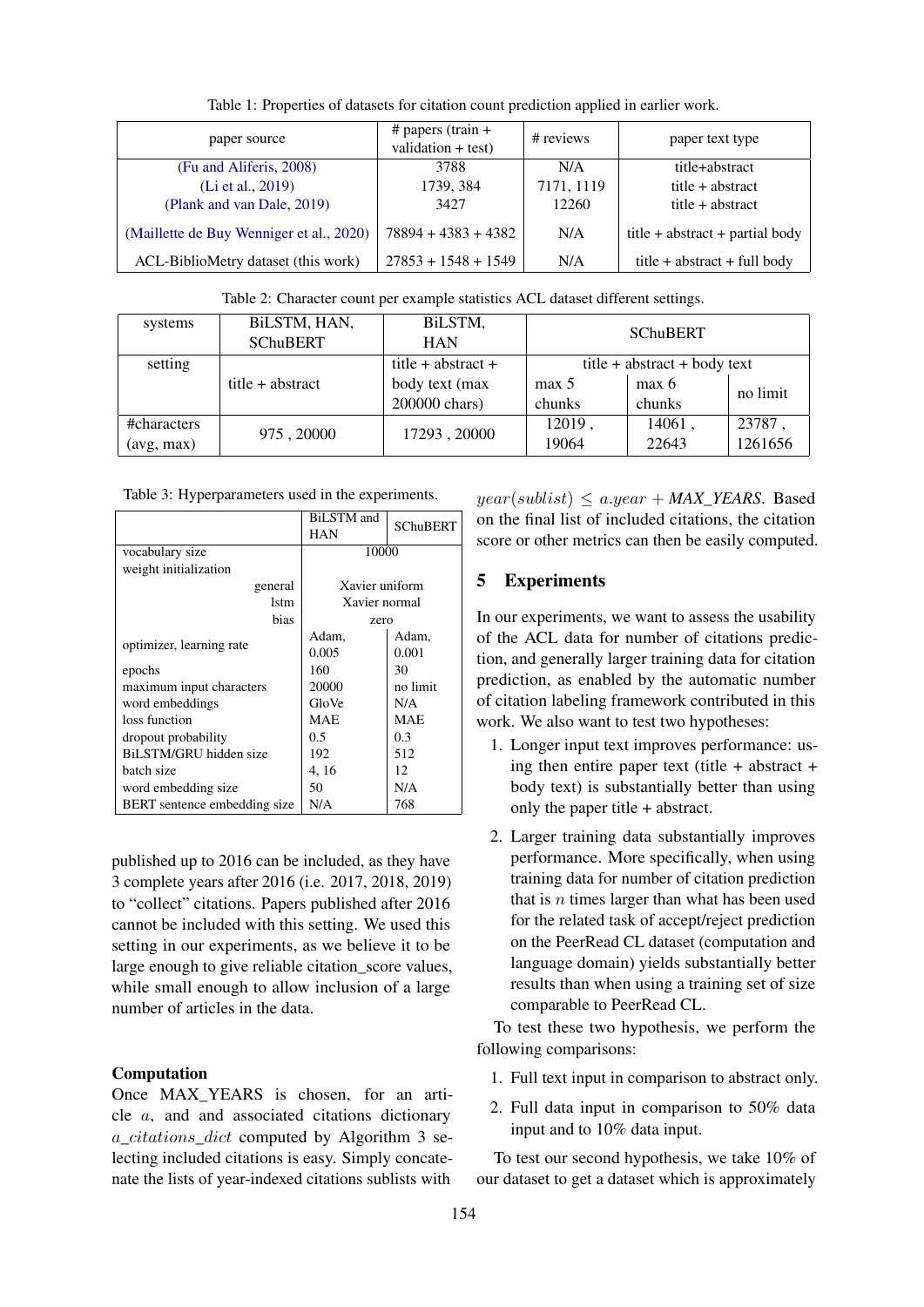<span id="page-7-0"></span>

|             | <b>BiLSTM</b>     | HAN               | SChuBERT (5 chunk) | SChuBERT (6 chunk) | <b>SChuBERT</b>   |
|-------------|-------------------|-------------------|--------------------|--------------------|-------------------|
| $R^2$ score | $0.319 \pm 0.013$ | $0.339 + 0.013$   | $0.369 \pm 0.009$  | $0.380 + 0.004$    | $0.398\pm0.006$   |
| <b>MSE</b>  | $1.110 \pm 0.021$ | $0.080 + 0.021$   | $1.032 \pm 0.015$  | $1.013 \pm 0.006$  | $0.985 \pm 0.010$ |
| <b>MAE</b>  | $0.824 \pm 0.009$ | $0.820 \pm 0.009$ | $0.805 \pm 0.005$  | $0.798 \pm 0.005$  | $0.789\pm0.005$   |

Table 4: Results on the full data and with full input.

<span id="page-7-1"></span>Table 5: Results on the full data and with abstract text only. Table 6: Results for SChuBERT on a subset of the data and with full input.

|             |                   |                                       |                   |             | of the data and with full input. |                   |
|-------------|-------------------|---------------------------------------|-------------------|-------------|----------------------------------|-------------------|
|             | <b>BiLSTM</b>     | <b>HAN</b>                            | <b>SChuBERT</b>   |             |                                  |                   |
|             |                   |                                       |                   |             | <b>SChuBERT</b>                  | SChuBERT          |
| $R^2$ score | $0.158 \pm 0.006$ | $0.248 \pm 0.014$                     | $0.249 \pm 0.002$ |             |                                  |                   |
| <b>MSE</b>  |                   | $1.377 \pm 0.010 \pm 1.230 \pm 0.023$ | $1.230 \pm 0.004$ |             | 50% data                         | $10\%$ data       |
|             |                   |                                       |                   | $R^2$ score | $0.327 \pm 0.007$                | $0.205 \pm 0.026$ |
| <b>MAE</b>  | $0.933 \pm 0.002$ | $0.885 \pm 0.008$                     | $0.884 \pm 0.002$ |             |                                  |                   |
|             |                   |                                       |                   | <b>MSE</b>  | $1.058 \pm 0.011$                | $1.473 \pm 0.048$ |
|             |                   |                                       |                   | <b>MAE</b>  | $0.809 \pm 0.005$                | $0.923 \pm 0.027$ |
|             |                   |                                       |                   |             |                                  |                   |

<span id="page-7-2"></span>Table 7: Number of trainable parameters for used hidden sizes.

| Hidden size | <b>BiLSTM</b> | HAN     | SchuBERT |
|-------------|---------------|---------|----------|
| 192         | 1170949       | 2059525 | N/A      |
| 256         | N/A           | N/A     | 788225   |
| 512         | N/A           | N/A     | 969665   |

Table 8: Training time per epoch in seconds.

<span id="page-7-3"></span>

|                              |      | BILSTM   HAN   SchuBERT |
|------------------------------|------|-------------------------|
| Time in seconds $\vert$ 1048 | 1921 |                         |

the size of PeerRead CL ( 3000 papers). We then compare this to half our data and full data to show the importance of larger datasets. Lastly, we also test SChuBERT on a portion of the chunks to ensure a fair comparison with BiLSTM and HAN which were capped at 20k characters. Statistics about the number of characters per example in the different settings are shown in Table [2.](#page-6-1)

#### 5.1 Experimental Settings

Table [3](#page-6-2) shows the hyperparameters used for training the models in our experiments. As evaluation metrics, we report the standard metrics of [mean](#page-0-0) [squared error \(MS\)](#page-0-0) and [mean average error \(MAE\),](#page-0-0) which are commonly used for regression evaluation, as well as the  $R^2$  score. We repeat each experiment three times to counter false conclusions due to optimizer instability, and report average and standard deviation for each of the metrics.

#### 6 Results

Our results show that SChuBERT is able to outperform both BiLSTM as well as HAN for the citation prediction problem by a significant margin. Table [4](#page-7-0) shows a comparison of the three models for full

<span id="page-7-4"></span>Table 9: Results for SChuBERT with hidden size 256 (with full data).

| <b>MSE</b>                                                                | MAF |  |
|---------------------------------------------------------------------------|-----|--|
| $\vert 0.994 \pm 0.013 \vert 0.788 \pm 0.006 \vert 0.392 \pm 0.008 \vert$ |     |  |

data input and full-text input. While BiLSTM and HAN have a comparable  $R^2$  score, SChuBERT has an  $R<sup>2</sup>$  score of almost 0.06 higher, showing the power of contextualized word embeddings. SChu-BERT also performs better with 5 chunks (which equates to less total input used than BiLSTM and HAN which were capped at 20k characters) and 6 chunks (which equates to slightly more input used than BiLSTM and HAN). For reference, the average number of chunks was 7.6. In practice, capping the chunks mostly results in extremely long papers being cut off, just like in BiLSTM and HAN.

We also compared how well the different models performed on abstract-only inputs, shown in Table [5.](#page-7-1) These results show that HAN and SChuBERT have comparable results, which shows that SChu-BERT benefits more from longer inputs. In general, the performance of all models is substantially better on full-text inputs when compared to abstract only.

In Table [6](#page-7-1) we show the performance of SChu-BERT on less data. As expected, the performance decreases substantially with less data, showing the benefit of larger datasets such as the one proposed in this paper. Due to time constraints, we did not test BiLSTM and HAN on less data.

As a final comparison of the systems, we show the number of trainable parameters in Table [7](#page-7-2) and the training time in seconds per epoch in Table [8.](#page-7-3) As can be seen, SChuBERT has a smaller number of trainable parameters even with a larger hidden size for the GRU. Additionally, in Table [9](#page-7-4) we show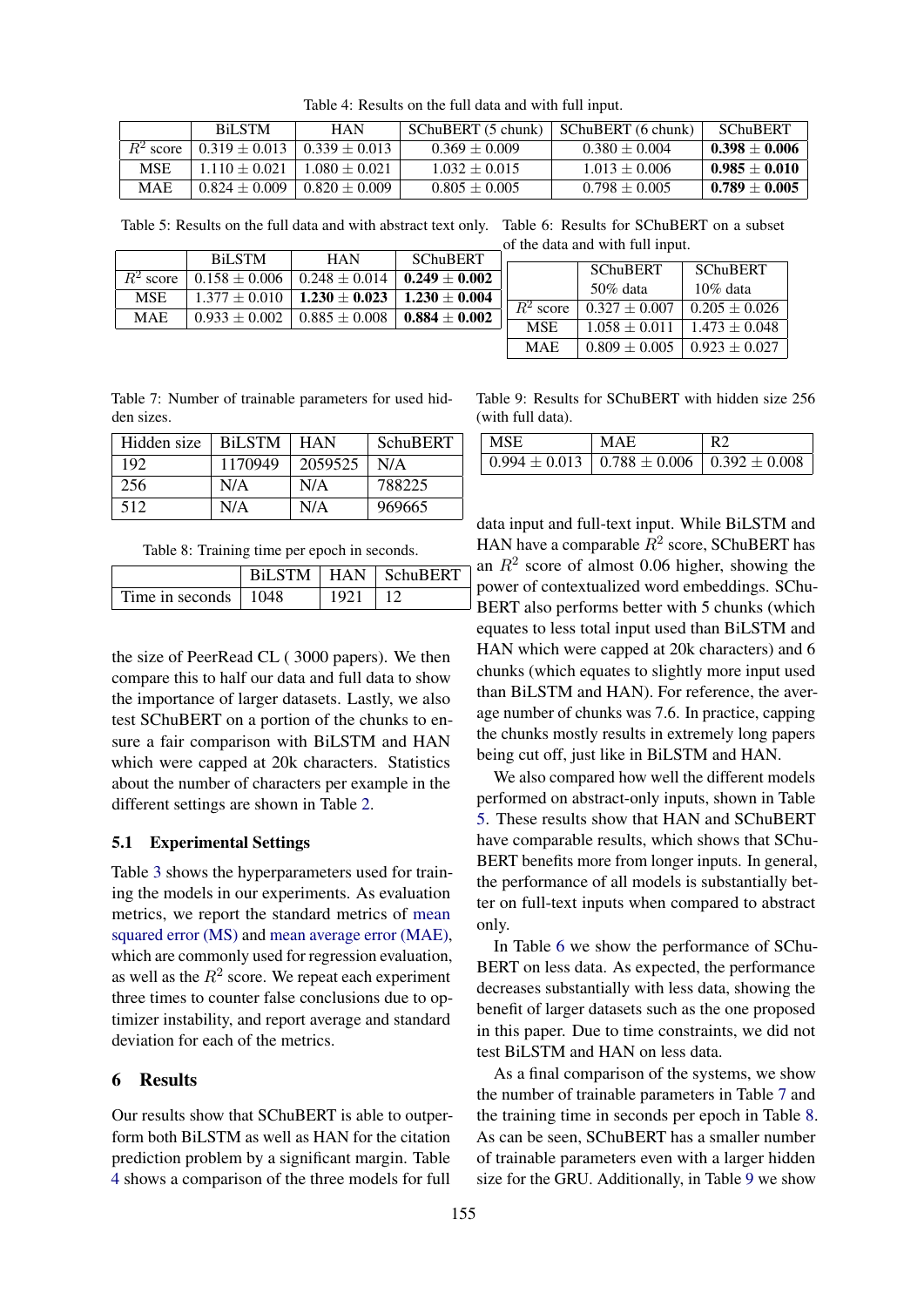results for SChuBERT when we half the hidden size to 256, which turns out to only give a small drop in performance. The training time in seconds per epoch is also much lower for SChuBERT, which trains approximately 87 faster than BiLSTM and 160 times faster than HAN. However, this is after the embeddings have been generated, which takes relatively long (a little over 7 hours for the full dataset) but only has to be done once. Even when taking this into consideration, training SChu-BERT is still much faster given that it converges about 4 times faster than the other systems.

## 7 Conclusion

In this work, we showed the importance of larger and better curated data for the citation prediction problem. We proposed ACL-BiblioMetry, a new large dataset created with the algorithms we provide in this work. We also proposed SChuBERT, a new model for the citation prediction problem which can deal with large inputs and gets significantly better results than several state-of-the-art models. The model shows the strength of modern language models and contextualized word embeddings and their appliance to the citation prediction problem. Our results showed that both the length of the input as well as the amount of data are important for achieving better results. The current work takes a step forward by using a larger training set of full text examples and leveraging this data with stronger models, in particular the SChu-BERT model, without considering the historical publication context and other factors. We leave experimentation with further extended context for the predictive models, as well as other language models and even larger datasets for future work.

### Acknowledgments

The Peregrine high performance computing cluster, at the Center for Information Technology of the University (CIT) of Groningen, was used for running part of the experiments in this study. We would like to thank the people at the CIT for their support and access to the cluster. We would also like to thank Charles-Emmanuel Dias for sharing his HAN implementation, which proved to be a solid foundation for the HAN models used in this work.

#### References

- <span id="page-8-8"></span>Ali Abrishami and Sadegh Aliakbary. 2019. [Predicting](https://doi.org/10.1016/j.joi.2019.02.011) [citation counts based on deep neural network learn](https://doi.org/10.1016/j.joi.2019.02.011)[ing techniques.](https://doi.org/10.1016/j.joi.2019.02.011) *Journal of Informetrics*, 13:485– 499.
- <span id="page-8-9"></span>Xiaomei Bai, Fuli Zhang, and Ivan Lee. 2019. [Pre](https://doi.org/https://doi.org/10.1016/j.joi.2019.01.010)[dicting the citations of scholarly paper.](https://doi.org/https://doi.org/10.1016/j.joi.2019.01.010) *Journal of Informetrics*, 13(1):407 – 418.
- <span id="page-8-2"></span>Iz Beltagy, Matthew E. Peters, and Arman Cohan. 2020. [Longformer: The long-document transformer.](http://arxiv.org/abs/2004.05150)
- <span id="page-8-7"></span>Tim Brody, Stevan Harnad, and Les Carr. 2006. [Ear](https://eprints.soton.ac.uk/260713/)[lier web usage statistics as predictors of later cita](https://eprints.soton.ac.uk/260713/)[tion impact.](https://eprints.soton.ac.uk/260713/) *Journal of the American Association for Information Science and Technology (JASIST)*, 57(8):1060–1072. DOI: 10.1002/asi.20373.
- <span id="page-8-5"></span>Gideon Maillette de Buy Wenniger, Thomas van Dongen, Eleri Aedmaa, Herbert Teun Kruitbosch, Edwin A. Valentijn, and Lambert Schomaker. 2020. Structure-tags improve text classification for scholarly document quality prediction. In *Proceedings of the the 1st Workshop on Scholarly Document Processing (SDP 2020)*. Association for Computational Linguistics.
- <span id="page-8-3"></span>Kyunghyun Cho, Bart van Merriënboer, Caglar Gulcehre, Dzmitry Bahdanau, Fethi Bougares, Holger Schwenk, and Yoshua Bengio. 2014. [Learning](https://doi.org/10.3115/v1/D14-1179) [phrase representations using RNN encoder–decoder](https://doi.org/10.3115/v1/D14-1179) [for statistical machine translation.](https://doi.org/10.3115/v1/D14-1179) In *Proceedings of the 2014 Conference on Empirical Methods in Natural Language Processing (EMNLP)*, pages 1724– 1734, Doha, Qatar. Association for Computational Linguistics.
- <span id="page-8-0"></span>Jacob Devlin, Ming-Wei Chang, Kenton Lee, and Kristina Toutanova. 2018. [Bert: Pre-training of deep](http://arxiv.org/abs/1810.04805) [bidirectional transformers for language understand](http://arxiv.org/abs/1810.04805)[ing.](http://arxiv.org/abs/1810.04805)
- <span id="page-8-4"></span>Lawrence Fu and Constantin Aliferis. 2008. Models for predicting and explaining citation count of biomedical articles. *AMIA ... Annual Symposium proceedings / AMIA Symposium. AMIA Symposium*, 6:222–6.
- <span id="page-8-10"></span>Alfonso Ibáñez, Pedro Larrañaga, and Concha Bielza. 2009. [Predicting citation count of Bioinformatics](https://doi.org/10.1093/bioinformatics/btp585) [papers within four years of publication.](https://doi.org/10.1093/bioinformatics/btp585) *Bioinformatics*, 25(24):3303–3309.
- <span id="page-8-11"></span>Mandar Joshi, Omer Levy, Daniel S. Weld, and Luke Zettlemoyer. 2019. [Bert for coreference resolution:](http://arxiv.org/abs/1908.09091) [Baselines and analysis.](http://arxiv.org/abs/1908.09091)
- <span id="page-8-6"></span>Dongyeop Kang, Waleed Ammar, Bhavana Dalvi, Madeleine van Zuylen, Sebastian Kohlmeier, Eduard Hovy, and Roy Schwartz. 2018. [A dataset of](http://arxiv.org/abs/1804.09635) [peer reviews \(peerread\): Collection, insights and nlp](http://arxiv.org/abs/1804.09635) [applications.](http://arxiv.org/abs/1804.09635)
- <span id="page-8-1"></span>Nikita Kitaev, Łukasz Kaiser, and Anselm Levskaya. 2020. [Reformer: The efficient transformer.](http://arxiv.org/abs/2001.04451)